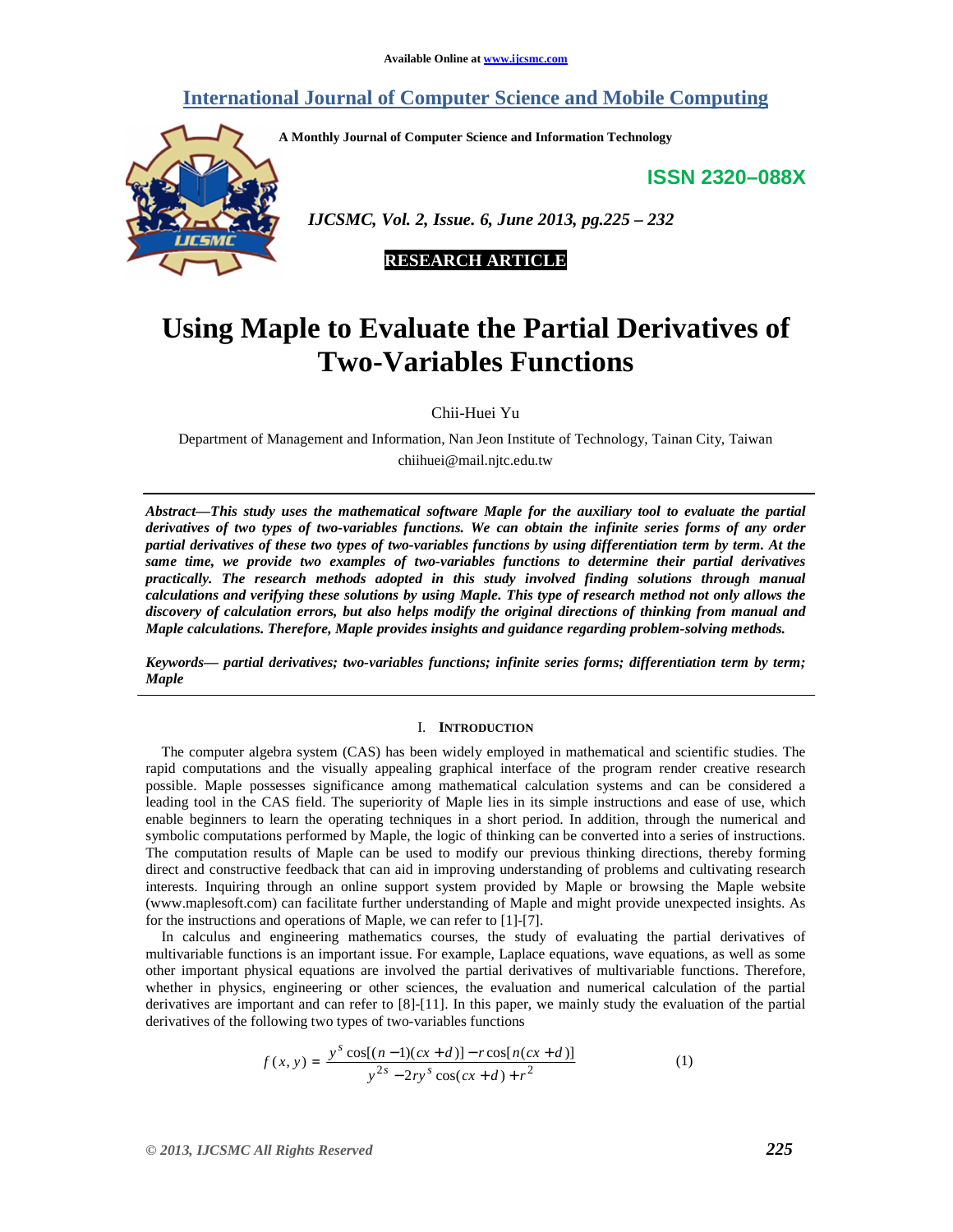$$
g(x, y) = \frac{y^{s} \sin[(n-1)(cx+d)] - r \sin[n(cx+d)]}{y^{2s} - 2ry^{s} \cos(cx+d) + r^{2}}
$$
(2)

, where *r*,*s*, *c*, *d* are real numbers, *n* is an integer. We can obtain the infinite series forms of any order partial derivatives of these two types of two-variables functions by using differentiation term by term; these are the major results in this paper (i.e., Theorems 1 and 2), and hence greatly reduce the difficulty of determining higher order partial derivatives values of these two types of two-variables functions. As for the related study of evaluating partial derivatives of two-variables functions can refer to [12]-[16]. On the other hand, we propose two examples of two-variables functions to determine their partial derivatives practically. The research methods adopted in this study involved finding solutions through manual calculations and verifying these solutions by using Maple. This type of research method not only allows the discovery of calculation errors, but also helps modify the original directions of thinking from manual and Maple calculations. For this reason, Maple provides insights and guidance regarding problem-solving methods.

#### II. **MAIN RESULTS**

Firstly, we introduce some notations and formulas used in this study.

#### *Notations.*

(i) Let  $z = a + ib$  be a complex number, where  $i = \sqrt{-1}$ , *a*,*b* are real numbers. We denote *a* the real part of *z* by  $\text{Re}(z)$ , and *b* the imaginary part of *z* by  $\text{Im}(z)$ .

(ii)Suppose *t* is any real number, and *m* is any positive integer. Define  $(t)_m = t(t-1)\cdots(t-m+1)$ , and  $(t)_0 = 1$ .

(iii)Assume  $q, p$  are non-negative integers. For the two-variables function  $f(x, y)$ , the  $p$ -times partial derivative with respect to x, and then  $q$ -times partial derivative with respect to y is a  $(q + p)$ -th order partial

derivative of 
$$
f(x, y)
$$
, and denoted by 
$$
\frac{\partial^{q+p} f}{\partial y^q \partial x^p}(x, y)
$$
.

*Formulas.* 

(i)*Euler's formula*.

 $e^{i\theta} = \cos \theta + i \sin \theta$ , where  $\theta$  is any real number.

(ii)*DeMoivre's formula*.

 $(\cos \theta + i \sin \theta)^n = \cos n\theta + i \sin n\theta$ , where *n* is any integer,  $\theta$  is any real number.

(iii)*Geometric series.* 

Suppose z is a complex number, and 
$$
|z| < 1
$$
. Then  $\frac{1}{1 - z} = \sum_{k=0}^{\infty} z^k$ .

Next, we introduce an important theorem used in this study.

*Differentiation term by term theorem* ([17]).

If, for all non-negative integer *k*, the functions  $g_k : (a,b) \to R$  satisfy the following three conditions: (i) there exists a point  $x_0 \in (a, b)$  such that  $\sum^{\infty}$  $=0$  $(x_0)$ *k*  $g_k(x_0)$  is convergent, (ii) all functions  $g_k(x)$  are differentiable on open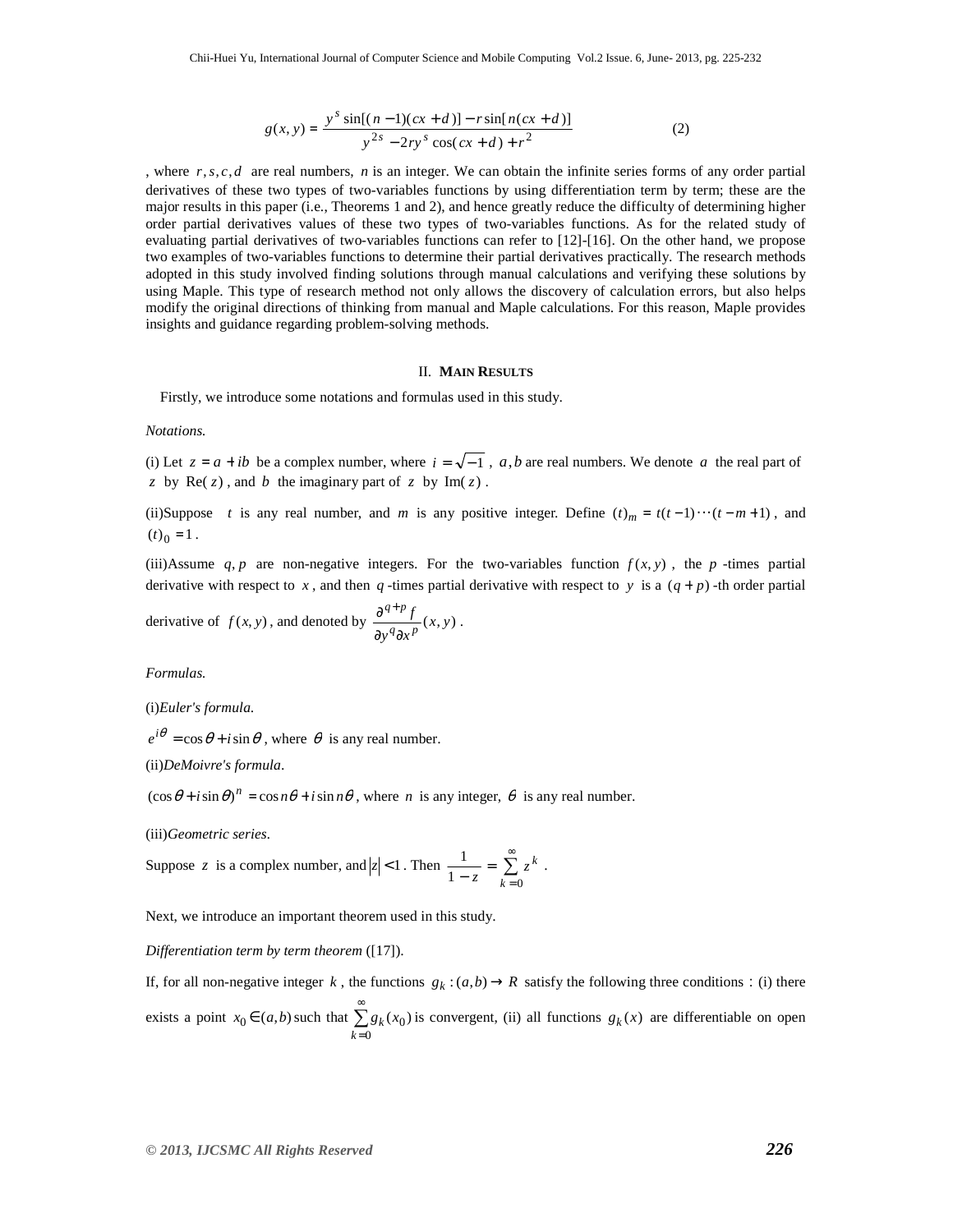interval  $(a,b)$ , (iii)  $\sum_{n=1}^{\infty}$  $=0$  $(x)$ *k*  $\frac{a}{dx} g_k(x)$  $\frac{d}{dx} g_k(x)$  is uniformly convergent on  $(a,b)$ . Then  $\sum_{n=1}^{\infty}$  $=0$  $(x)$ *k*  $g_k(x)$  is uniformly convergent

and differentiable on  $(a,b)$ . Moreover, its derivative  $\frac{d}{dx} \sum_{k=0}^{\infty} g_k(x) =$  $=0$  $(x)$ *k*  $\frac{d}{dx}\sum_{k=0}^{n}g_{k}(x)$  $\frac{d}{dx} \sum_{k=0}^{\infty} g_k(x) = \sum_{k=0}^{\infty} g_k(x)$  $=0$  $(x)$ *k*  $\frac{a}{dx} g_k(x)$  $\frac{d}{dx}g_k(x)$ .

Before deriving the major results in this paper, we need a lemma.

*Lemma.* Suppose *z* is a complex number, *n* is any integer, *r* is a real number,  $r \neq 0$  and  $|z| \neq |r|$ . Then

$$
\frac{z^n}{z - r} = -\sum_{k=0}^{\infty} \frac{1}{r^{k+1}} z^{k+n} \qquad \text{if } |z| < |r| \tag{3}
$$

$$
= \sum_{k=0}^{\infty} r^k z^{-k-1+n} \qquad \text{if } |z| > |r| \tag{4}
$$

**Proof.** If  $|z| < |r|$ , then  $\frac{z}{z-r}$ *z n* − *r*  $z^n \cdot \frac{1}{r} \cdot \frac{1}{z}$ −  $=-z^n \cdot \stackrel{\cdot}{-}\cdot$ 1 1 1  $=-z^n \cdot \frac{1}{z} \cdot \sum_{n=1}^{\infty}$ =  $\int$  $\left(\frac{z}{r}\right)$  $=-z^n \cdot \frac{1}{\sum}$  $\boldsymbol{0}$ 1 *k*  $\left| \begin{array}{c} 1 \end{array} \right| \left| \begin{array}{c} \infty \\ \sum \end{array} \right| \left| \begin{array}{c} z \end{array} \right|^{k}$ *r z*  $z^n \cdot \frac{1}{r} \cdot \sum_{k=0}^{\infty} \left( \frac{z}{r} \right)$  (by geometric series) *k n*  $\sum_{k=0}^{\infty} \frac{1}{r^{k+1}} z$ *r*  $\sum_{k=1}^{\infty} 1$   $\leq k+1$  $= - \sum_{k=0}^{\infty} \frac{1}{r^{k+1}}$  $0^{k+1}$  $\frac{1}{z^{k+n}}$ . If  $|z| > |r|$ , then  $\frac{z}{z-r}$ *z n* − *z*  $z^n \cdot \frac{1}{z} \cdot \frac{1}{r}$ −  $=z^n \cdot \stackrel{\cdot}{-}\cdot$ 1 1 1 *k k n z r*  $z^n \cdot \frac{1}{z} \cdot \sum_{k=0}^{\infty}$ =  $\int$  $\left(\frac{r}{z}\right)$  $=z^n\cdot\frac{1}{z^n}\cdot\sum_{n=1}^{\infty}$ 0  $\left( \frac{1}{2} \right)^n$  (by geometric series)  $k - 1 + n$ *k*  $\sum_{k=1}^{\infty} r^k z^{-k-1}$ =  $= \sum r^k z^{-k-1}$ 0 ■

The following is the first result in this study, we determine the infinite series forms of any order partial derivatives of two-variables functions (1).

*Theorem 1.* Suppose  $r, s, c, d$  are real numbers,  $n, p, q$  are non-negative integers. If the domain of the twovariables function

$$
f(x, y) = \frac{y^s \cos[(n-1)(cx+d)] - r \cos[n(cx+d)]}{y^{2s} - 2ry^s \cos(cx+d) + r^2}
$$
  
is 
$$
\left\{x, y\right\} \in R^2 \left| y^s \text{ exist }, \left| y^s \right| \neq \left| r \right|, y \neq 0 \right\}.
$$

Case(i). If  $|y^s| < |r|$ , then the  $(q + p)$  -th order partial derivative of  $f(x, y)$ ,

$$
\frac{\partial^{q+p} f}{\partial y^q \partial x^p}(x, y) = -c^p \sum_{k=0}^{\infty} \frac{(k+n)^p (sk)_{q}}{r^{k+1}} y^{sk-q} \cos \left[ (k+n)(cx+d) + \frac{p\pi}{2} \right] \tag{5}
$$

Case(ii). If  $|y^s| > |r|$ , then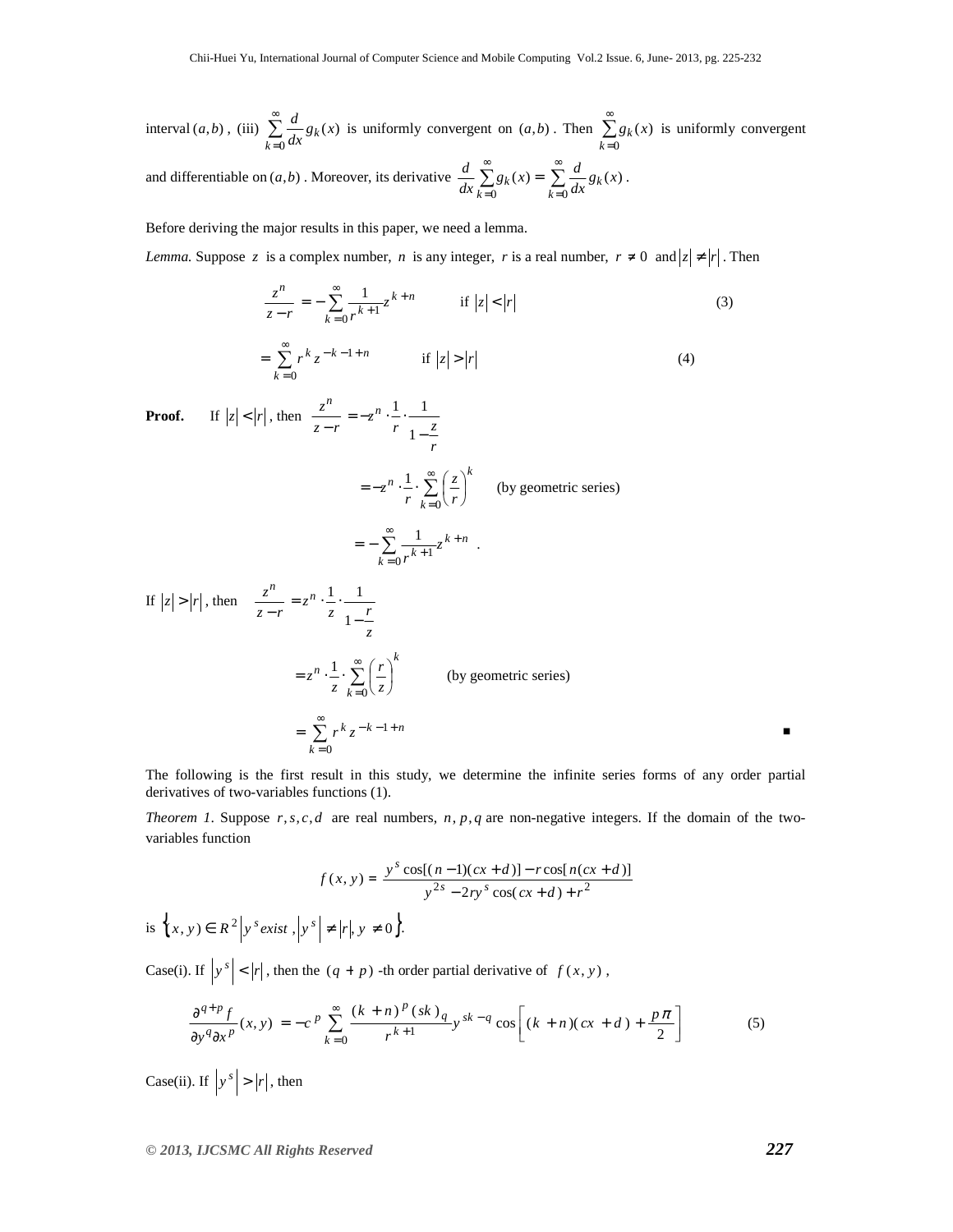$$
\frac{\partial^{q+p} f}{\partial y^q \partial x^p}(x, y) = c^p \sum_{k=0}^{\infty} r^k (-k-1+n)^p (-sk-s)_q y^{-sk-s-q} \cos \left[ (-k-1+n)(cx+d) + \frac{p\pi}{2} \right] \tag{6}
$$

*Proof.* In Lemma, we take  $z = y^s e^{i(cx+d)}$ .

Case(i). If  $|y^s| < |r|$ , then by (3) of Lemma, we obtain

$$
\frac{\left[y^{s}e^{i(cx+d)}\right]^{n}}{\left[y^{s}e^{i(cx+d)} - r\right]} = -\sum_{k=0}^{\infty} \frac{1}{r^{k+1}} \left[y^{s}e^{i(cx+d)}\right]^{k+n}
$$
\n
$$
\Rightarrow \frac{y^{ns}e^{in(cx+d)}}{\left[y^{s}\cos(cx+d) - r\right] + iy^{s}\sin(cx+d)} = -\sum_{k=0}^{\infty} \frac{1}{r^{k+1}} y^{(k+n)s}e^{i(k+n)(cx+d)}
$$

(by Euler's formula and DeMoivre's formula)

$$
\Rightarrow \frac{e^{in(cx+d)}\{[y^s\cos(cx+d)-r]-iy^s\sin(cx+d)\}}{[y^s\cos(cx+d)-r]^2+[y^s\sin(cx+d)]^2} = -\sum_{k=0}^{\infty}\frac{1}{r^{k+1}}y^{ks}e^{i(k+n)(cx+d)}
$$

$$
\Rightarrow \frac{\{\cos[n(cx+d)]+i\sin[n(cx+d)]\}\cdot\{\left[y^s\cos(cx+d)-r\right]-iy^s\sin(cx+d)\}}{y^{2s}-2ry^s\cos(cx+d)+r^2} = -\sum_{k=0}^{\infty}\frac{1}{r^{k+1}}y^{sk}e^{i(k+n)(cx+d)}
$$
\n(7)

By the equality of real parts of both sides of (7), we have

$$
f(x, y) = \frac{y^s \cos[(n-1)(cx+d)] - r \cos[n(cx+d)]}{y^{2s} - 2ry^s \cos(cx+d) + r^2} = -\sum_{k=0}^{\infty} \frac{1}{r^{k+1}} y^{sk} \cos[(k+n)(cx+d)] \tag{8}
$$

Therefore, by differentiation term by term, differentiating *p* -times partial derivative with respect to *x* , and then *q* -times partial derivative with respect to *y* on both sides of (8), we obtain the (*q* + *p*) -th order partial derivative of  $f(x, y)$ ,

$$
\frac{\partial^{q+p}f}{\partial y^q\partial x^p}(x,y)=-c^p\sum_{k=0}^\infty\frac{(k+n)^p(sk)_q}{r^{k+1}}y^{sk-q}\cos\left[(k+n)(cx+d)+\frac{p\pi}{2}\right].
$$

Case(ii). If  $|y^s| > |r|$ , then by (4) of Lemma, we obtain

$$
\frac{\left[y^{s}e^{i(cx+d)}\right]^{n}}{y^{s}e^{i(cx+d)} - r} = \sum_{k=0}^{\infty} r^{k} \left[y^{s}e^{i(cx+d)}\right]^{-k-1+n}
$$
\n(9)

By the equality of real parts of both sides of (9), we obtain

$$
f(x, y) = \frac{y^s \cos[(n-1)(cx+d)] - r \cos[n(cx+d)]}{y^{2s} - 2ry^s \cos(cx+d) + r^2} = \sum_{k=0}^{\infty} r^k y^{(-k-1)s} \cos[(-k-1+n)(cx+d)] \tag{10}
$$

Also, by differentiation term by term, differentiating  $p$ -times partial derivative with respect to  $x$ , and then  $q$ times partial derivative with respect to  $y$  on both sides of (10), we have

$$
\frac{\partial^{q+p}f}{\partial y^q\partial x^p}(x,y) = c^p \sum_{k=0}^{\infty} r^k (-k-1+n)^p (-sk-s)_{q} y^{-sk-s-q} \cos\left[(-k-1+n)(cx+d) + \frac{p\pi}{2}\right] \quad \blacksquare
$$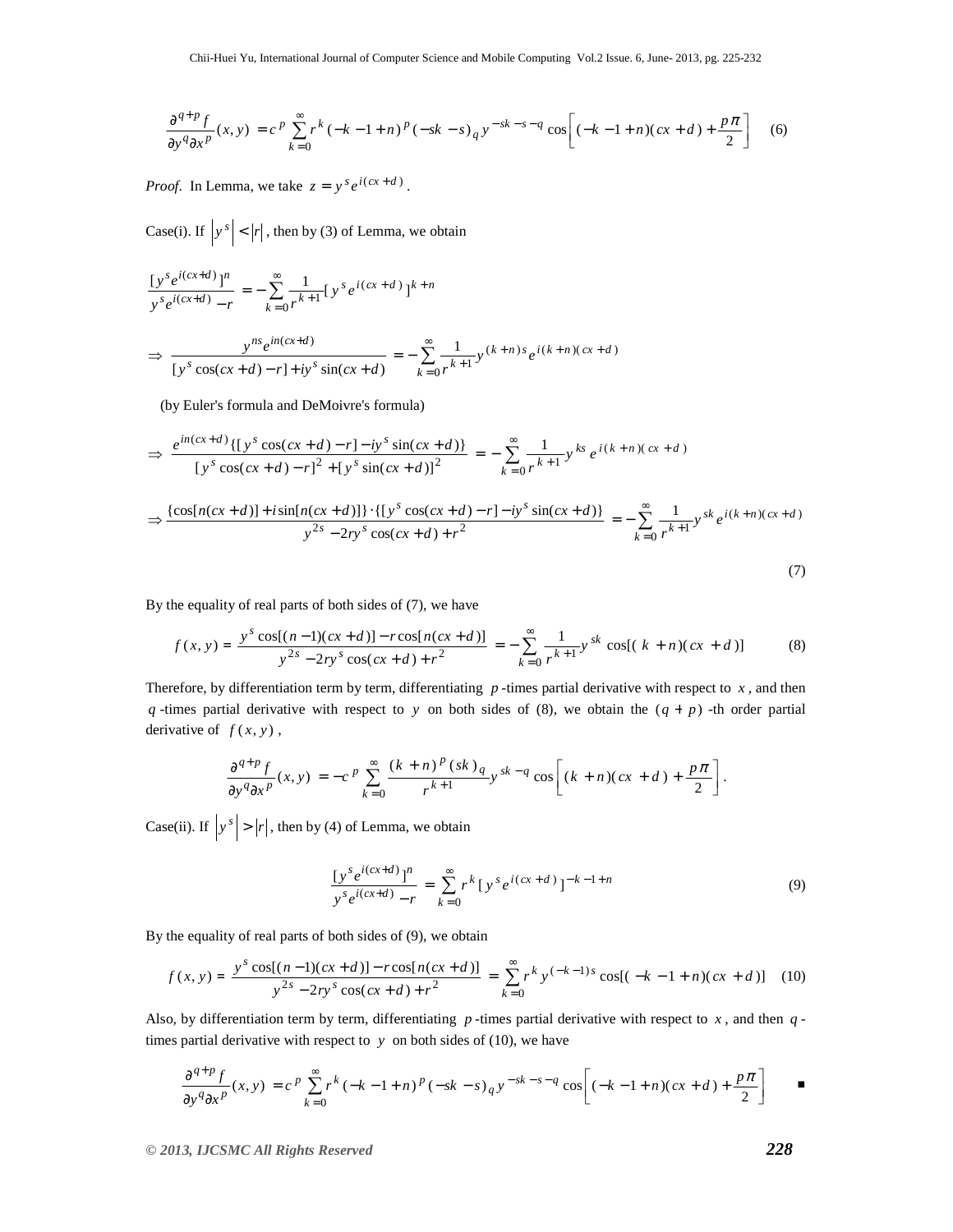*Theorem 2*. If the assumptions are the same as Theorem 1, and the domain of the two-variables function

$$
g(x, y) = \frac{y^{s} \sin[(n-1)(cx+d)] - r \sin[n(cx+d)]}{y^{2s} - 2ry^{s} \cos(cx+d) + r^{2}}
$$

is  $\{ (x, y) \in R^2 \mid y^s \text{ exist }, |y^s| \neq |r|, y \neq 0 \}.$ 

Case(i). If  $|y^s| < |r|$ , then the  $(q + p)$  -th order partial derivative of  $g(x, y)$ ,

$$
\frac{\partial^{q+p}g}{\partial y^q \partial x^p}(x, y) = -c^p \sum_{k=0}^{\infty} \frac{(k+n)^p (sk)_{q}}{r^{k+1}} y^{sk-q} \sin \left[ (k+n)(cx+d) + \frac{p\pi}{2} \right] \tag{11}
$$

Case(ii). If  $|y^s| > |r|$ , then

$$
\frac{\partial^{q+p}g}{\partial y^q \partial x^p}(x, y) = c^p \sum_{k=0}^{\infty} r^k (-k-1+n)^p (-sk-s)_{q} y^{-sk-s-q} \sin \left[ (-k-1+n)(cx+d) + \frac{p\pi}{2} \right] \tag{12}
$$

*Proof.* Case(i). If  $|y^s| < |r|$ , then by the equality of imaginary parts of both sides of (7), we obtain

$$
g(x, y) = \frac{y^s \sin[(n-1)(cx+d)] - r \sin[n(cx+d)]}{y^{2s} - 2ry^s \cos(cx+d) + r^2} = -\sum_{k=0}^{\infty} \frac{1}{r^{k+1}} y^{sk} \sin[(k+n)(cx+d)] \tag{13}
$$

Therefore, by differentiation term by term, differentiating  $p$ -times partial derivative with respect to  $x$ , and then  $q$ -times partial derivative with respect to *y* on both sides of (13), we obtain the  $(q + p)$ -th order partial derivative of  $g(x, y)$ ,

$$
\frac{\partial^{q+p}g}{\partial y^q\partial x^p}(x,y)=-c^p\sum_{k=0}^\infty\frac{(k+n)^p\,(sk\,)_q}{r^{k+1}}y^{sk-q}\sin\biggl[(k+n)(cx+d)+\frac{p\pi}{2}\biggr].
$$

Case(ii). If  $|y^s| > |r|$ , then by the equality of imaginary parts of both sides of (9),

$$
g(x, y) = \frac{y^s \sin[(n-1)(cx+d)] - r \sin[n(cx+d)]}{y^{2s} - 2ry^s \cos(cx+d) + r^2} = \sum_{k=0}^{\infty} r^k y^{(-k-1)s} \sin[(-k-1+n)(cx+d)] \quad (14)
$$

Also, by differentiation term by term, differentiating  $p$ -times partial derivative with respect to  $x$ , and then  $q$ times partial derivative with respect to *y* on both sides of (14), we obtain the  $(q + p)$  -th order partial derivative of  $g(x, y)$ ,

$$
\frac{\partial^{q+p}g}{\partial y^q\partial x^p}(x,y)=c^p\sum_{k=0}^\infty r^k\left(-k-1+n\right)^p\left(-sk-s\right)_q y^{-sk-s-q}\sin\left[(-k-1+n)(cx+d)+\frac{p\pi}{2}\right]\qquad \blacksquare
$$

#### III. **EXAMPLES**

In the following, we propose two examples of two-variables functions to determine their any order partial derivatives, and some of their higher order partial derivative values practically. On the other hand, we use Maple to calculate the approximations of these higher order partial derivative values and their infinite series forms for verifying our answers.

*Example 1*. If the domain of the two-variables function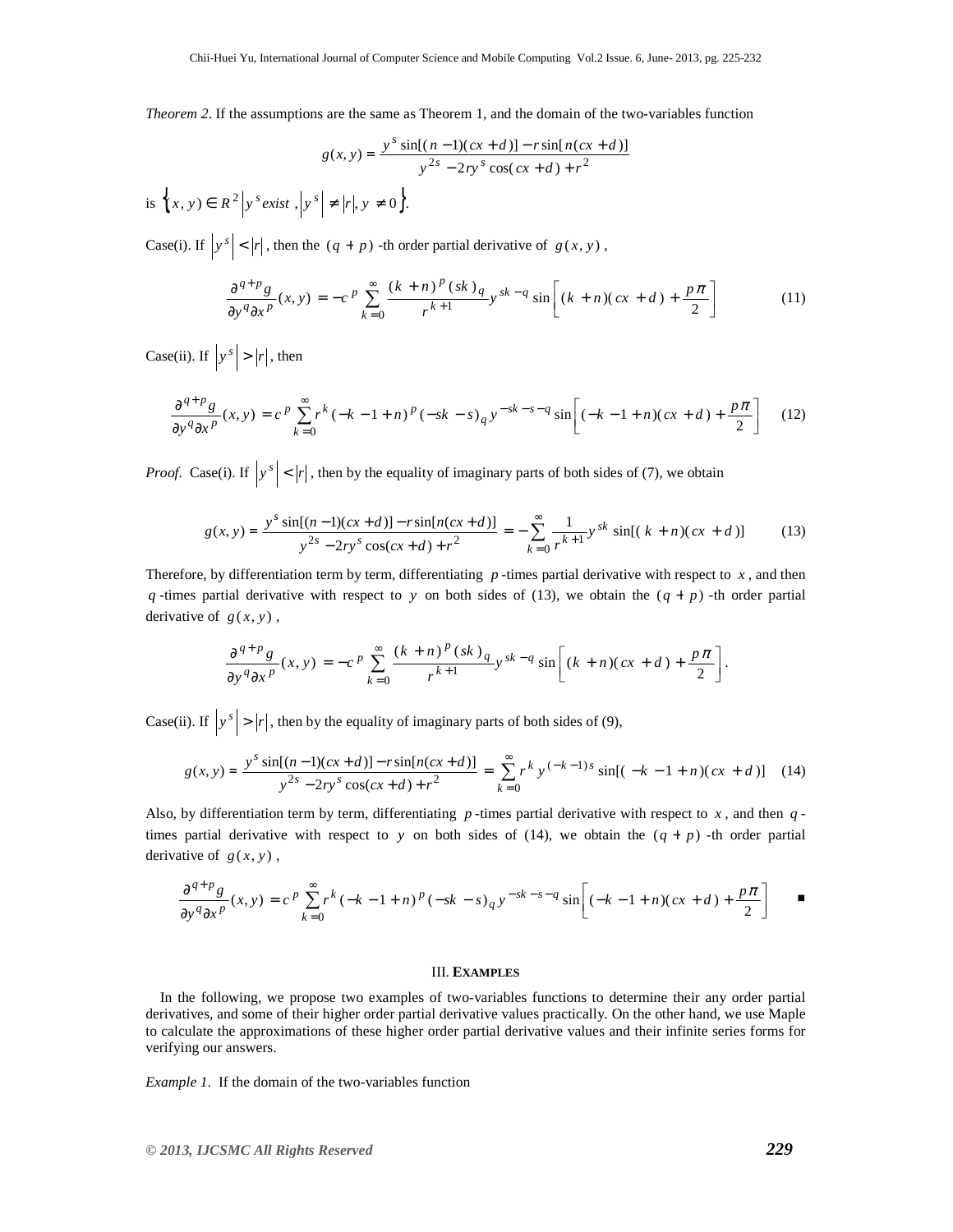$$
f(x, y) = \frac{y^3 \cos[4(2x - 3)] - 7 \cos[5(2x - 3)]}{y^6 - 14y^3 \cos(2x - 3) + 49}
$$
(15)  
is  $\left\{ (x, y) \in R^2 \middle| y^3 \middle| \neq 7, y \neq 0 \right\}.$ 

Case(i). If  $|y^3| < 7$  and  $y \ne 0$ , then by (5) of Theorem 1, we obtain any  $(q + p)$  -th order partial derivative of  $f(x, y)$ ,

$$
\frac{\partial^{q+p} f}{\partial y^q \partial x^p} (x, y) = -2^p \sum_{k=0}^{\infty} \frac{(k+5)^p (3k)_q}{7^{k+1}} y^{3k-q} \cos \left[ (k+5)(2x-3) + \frac{p\pi}{2} \right] \tag{16}
$$

Thus, we can evaluate the 7-th order partial derivative value of  $f(x, y)$  at  $\left(\frac{1}{2}, \frac{1}{3}\right)$  $\left(\frac{1}{2},\frac{1}{3}\right)$ ſ 3  $\frac{1}{2}, \frac{1}{3}$  $\left(\frac{1}{2},\frac{1}{2}\right),$ 

$$
\frac{\partial^7 f}{\partial y^4 \partial x^3} \left( \frac{1}{2}, \frac{1}{3} \right) = -8 \sum_{k=0}^{\infty} \frac{(k+5)^3 (3k)_4}{7^{k+1}} \left( \frac{1}{3} \right)^{3k-4} \sin(-2k-10) \tag{17}
$$

Next, we use Maple to verify the correctness of  $(17)$ .

 $>\f:=(x,y)>(y'3*cos(4*(2*x-3))-7*cos(5*(2*x-3)))/(y'6-14*y'3*cos(2*x-3)+49);$ 

$$
f = (x, y) \rightarrow \frac{y^3 \cos(8 x - 12) - 7 \cos(10 x - 15)}{y^6 - 14y^3 \cos(2 x - 3) + 49}
$$

>evalf(D[1\$3,2\$4](f)(1/2,1/3),14);

310.42188432390

>evalf(-8\*sum((k+5)^3\*product(3\*k-j,j=0..3)\*(1/3)^(3\*k-4)/7^(k+1)\*sin(-2\*k-10),k=0..infinity),14);

#### 310.42188432389

Case(ii). If  $\left|y^3\right| > 7$ , then by (6) of Theorem 1, we obtain

$$
\frac{\partial^{q+p} f}{\partial y^q \partial x^p}(x, y) = 2^p \sum_{k=0}^{\infty} 7^k (-k+4)^p (-3k-3)_q y^{-3k-3-q} \cos \left[ (-k+4)(2x-3) + \frac{p\pi}{2} \right] \tag{18}
$$

Hence, we can evaluate the 9-th order partial derivative value of  $f(x, y)$  at  $(1,2)$ ,

$$
\frac{\partial^9 f}{\partial y^5 \partial x^4} (1,2) = 16 \sum_{k=0}^{\infty} 7^k (-k+4)^4 (-3k-3)_{5} 2^{-3k-8} \cos((k-4)
$$
 (19)

We also use Maple to verify the correctness of (19). >evalf(D[1\$4,2\$5](f)(1,2),20);

 $-2.7262267806502608761 \cdot 10^6$ 

>evalf(16\*sum(7^k\*(-k+4)^4\*product(-3\*k-3-j,j=0..4)\*2^(-3\*k-8)\*cos(k-4),k=0..infinity),20);

$$
\text{-}2.7262267806502586403\cdot 10^6
$$

*Example 2*. If the domain of the two-variables function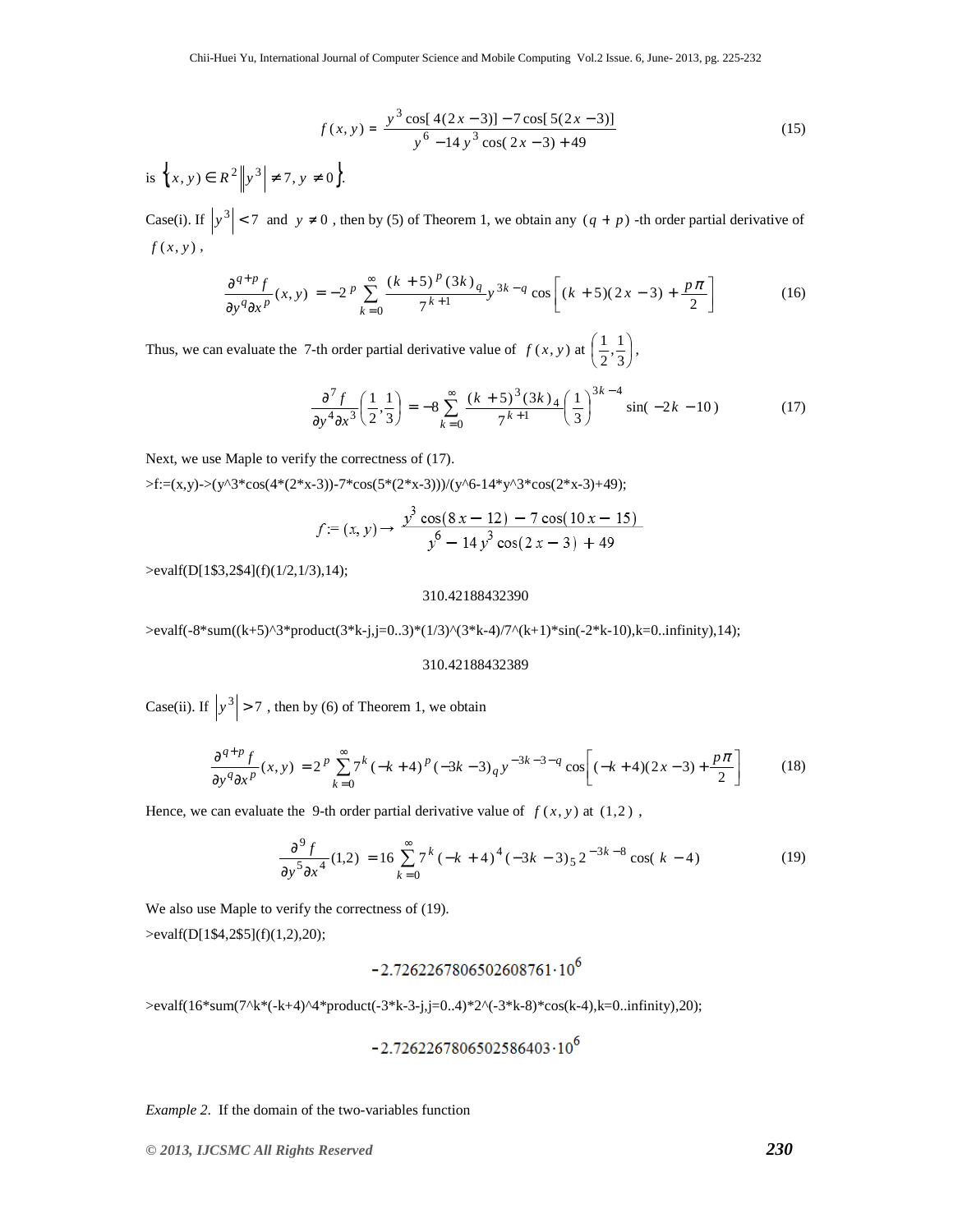$$
g(x, y) = \frac{y^5 \sin[5(4x + 2)] + 4\sin[6(4x + 2)]}{y^{10} + 8y^5 \cos(4x + 2) + 16}
$$
(20)  
is  $\{x, y\} \in R^2 \left\| y^5 \right\} \neq 4, y \neq 0 \}.$ 

Case(i). If  $|y^5| < 4$  and  $y \neq 0$ , then by (11) of Theorem 2, we obtain any  $(q + p)$  -th order partial derivative of  $g(x, y)$ ,

$$
\frac{\partial^{q+p}g}{\partial y^q \partial x^p}(x, y) = -4^p \sum_{k=0}^{\infty} \frac{(k+6)^p (5k)_q}{(-4)^{k+1}} y^{5k-q} \sin\left[ (k+6)(4x+2) + \frac{p\pi}{2} \right] \tag{21}
$$

Therefore, we can determine the 8-th order partial derivative value of  $g(x, y)$  at  $\left(-\frac{1}{4}, \frac{1}{5}\right)$  $\left(-\frac{1}{4},\frac{1}{5}\right)$  $\left(-\frac{1}{4},\frac{1}{5}\right)$  $\frac{1}{4}, \frac{1}{5}$  $\left(\frac{1}{2},\frac{1}{2}\right),$ 

$$
\frac{\partial^8 g}{\partial y^4 \partial x^4} \left( -\frac{1}{4}, \frac{1}{5} \right) = -256 \sum_{k=0}^{\infty} \frac{(k+6)^4 (5k)_4}{(-4)^{k+1}} \left( \frac{1}{5} \right)^{5k-4} \sin(k+6)
$$
 (22)

In the following, we use Maple to verify the correctness of (22).

 $>g:=(x,y)-\frac{y^5s\sin(5*(4*x+2))+4*sin(6*(4*x+2))}{y^110+8*y^5*cos(4*x+2)+16)};$ 

$$
g := (x, y) \rightarrow \frac{y^5 \sin(20 x + 10) + 4 \sin(24 x + 12)}{y^{10} + 8 y^5 \cos(4 x + 2) + 16}
$$

>evalf(D[1\$4,2\$4](g)(-1/4,1/5),14);

## $-6.0050436413231 \cdot 10^5$

>evalf(-256\*sum((k+6)^4\*product(5\*k-j,j=0..3)\*(1/5)^(5\*k-4)/(-4)^(k+1)\*sin(k+6),k=0..infinity),14);

$$
\mathbf{-6.0050436413230\cdot 10^{5}}
$$

Case(ii). If  $\left|y^5\right| > 4$ , then by (12) of Theorem 2, we obtain

$$
\frac{\partial^{q+p}g}{\partial y^q \partial x^p}(x, y) = 4^p \sum_{k=0}^{\infty} (-4)^k (-k+5)^p (-5k-5)_q y^{-5k-5-q} \sin \left[ (-k+5)(4x+2) + \frac{p\pi}{2} \right]
$$
(23)

Hence, we can evaluate the 9-th order partial derivative value of  $g(x, y)$  at  $\left(-\frac{3}{4}, -3\right)$  $\left(-\frac{3}{4}, -3\right)$  $\left(-\frac{3}{4}, -3\right)$  $\left[\frac{3}{2},-3\right]$ ,

$$
\frac{\partial^9 g}{\partial y^6 \partial x^3} \left( -\frac{3}{4}, -3 \right) = -64 \sum_{k=0}^{\infty} (-4)^k (-k+5)^3 (-5k-5) (6-3)^{-5k-11} \cos((k-5)) \tag{24}
$$

Using Maple to verify the correctness of (24) as follows: >evalf(D[1\$3,2\$6](g)(-3/4,-3),28);

#### 966.69316795227673115831898

>evalf(-64\*sum((-4)^k\*(-k+5)^3\*product(-5\*k-5-j,j=0..5)\*(-3)^(-5\*k-11)\*cos(k-5),k=0..infinity),28);

#### 966.6931679522767311583314549